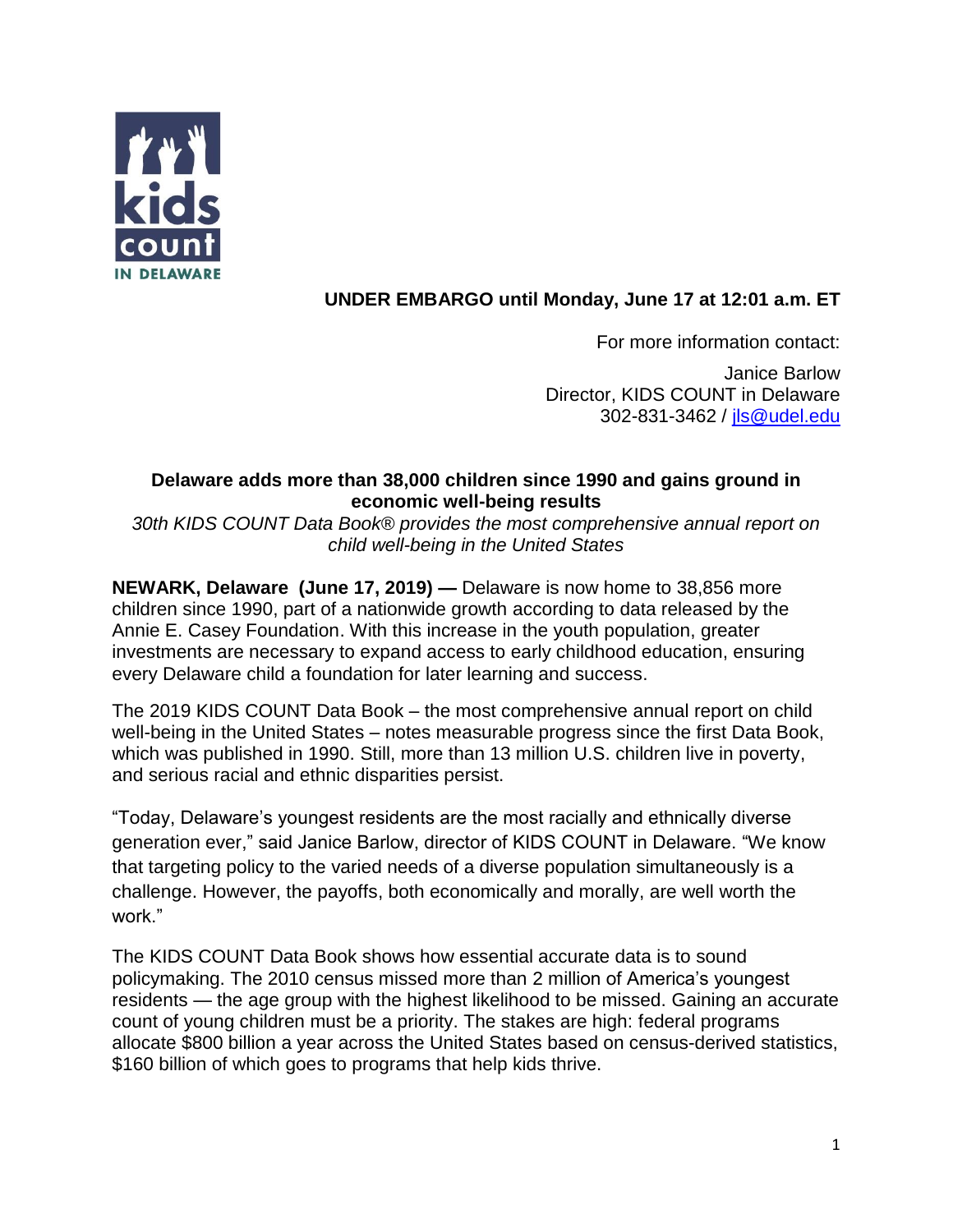The annual *KIDS COUNT Data Book* from the Annie E. Casey Foundation uses 16 indicators to rank each state across four domains — health, education, economic wellbeing and family and community — as an assessment of child well-being. Delaware ranks:

- **25th in economic well-being.** Delaware families have experienced some progress in economic security, with a 28 percent decrease in the percentage of children living in households that spend more than 30 percent of their income on housing. However, the percentage of children living in poverty has remained unchanged since 2010.
- **26th in education**. In Delaware, 51 percent of children ages 3 and 4 do not attend school, leaving room for improvement as even small disparities in the early years can have significant and long-lasting impacts on children's development that can widen over time.
- **22nd in health.** With only 3 percent of children uninsured, health coverage including from Medicaid and the Children's Health Insurance Program continues to be a bright spot in Delaware's efforts to keep kids healthy.
- **30th in the family and community domain.** Teen birth rates are at an all-time low nationwide, and Delaware has seen a 42 percent decrease since 2010, with a rate of 18 births per 1,000 females ages 15 to 19.

"America's children are one quarter of our population and 100 percent of our future," said Casey Foundation President and CEO Lisa Hamilton. "All 74 million kids in our increasingly diverse country have unlimited potential, and we have the data, knowledge and evidence to create the policies that will help them realize it. It's incumbent on us to do just that."

The Casey Foundation points to areas of tremendous improvement in children's lives including access to health care, decreased rates of teen childbearing and increased rates of high school graduation — and draws a direct line to policies that support this success. With the child population larger than three decades ago, and with so much work left to do, KIDS COUNT in Delaware and the Casey Foundation call on elected officials and representatives to:

- *Provide the tools proven to help families lift themselves up economically.* Federal and state earned income tax credits (EITC) and child tax credit programs mean working parents can use more of their take-home pay to meet their children's needs.
- *Address ethnic and racial inequities.* The national averages of child well-being can mask the reality that children of color still face a greater number of obstacles.
- *Count all kids.* Ensure the 2020 census counts all children, especially those under 5 years old and those from hard-to-count areas.

The 2019 *KIDS COUNT Data Book* is the 30<sup>th</sup> edition of an annual data study that is based on U.S. Census and other publicly available data, representing all 50 states, the District of Columbia and Puerto Rico.